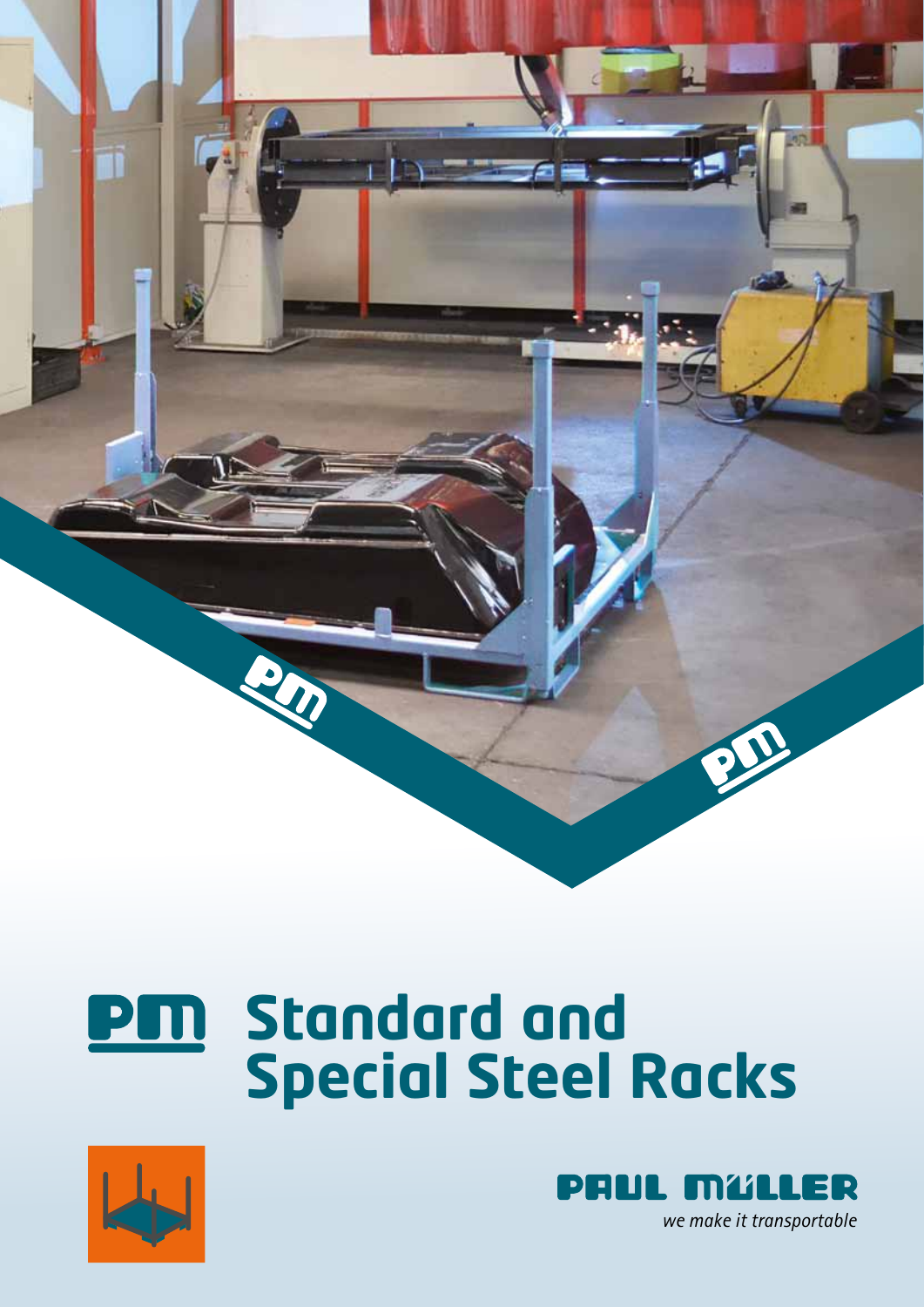





*Special trailer*



# You have special requirements: **We have the right solution**

*Special rack for subframes*

Our load carriers have established themselves in expert circles, primarily in the automotive industry. Customised, efficient and safe – this is how we have become a leading manufacturer in the field of transport packaging. Load carriers from Paul Müller have been setting benchmarks for many years. Especially where steel and plastic composites are concerned, we are pioneers of the industry.

At our facilities in Balve and Nordhausen, we work with a wide range of different materials in various processes, drawing on more than 50 years of experience and utilising the knowhow of our own product design, mould-making and prototyping departments. This enables us to optimise our coordination with customers' needs and wishes already at an early project stage, save valuable time and ensure the necessary safety standards.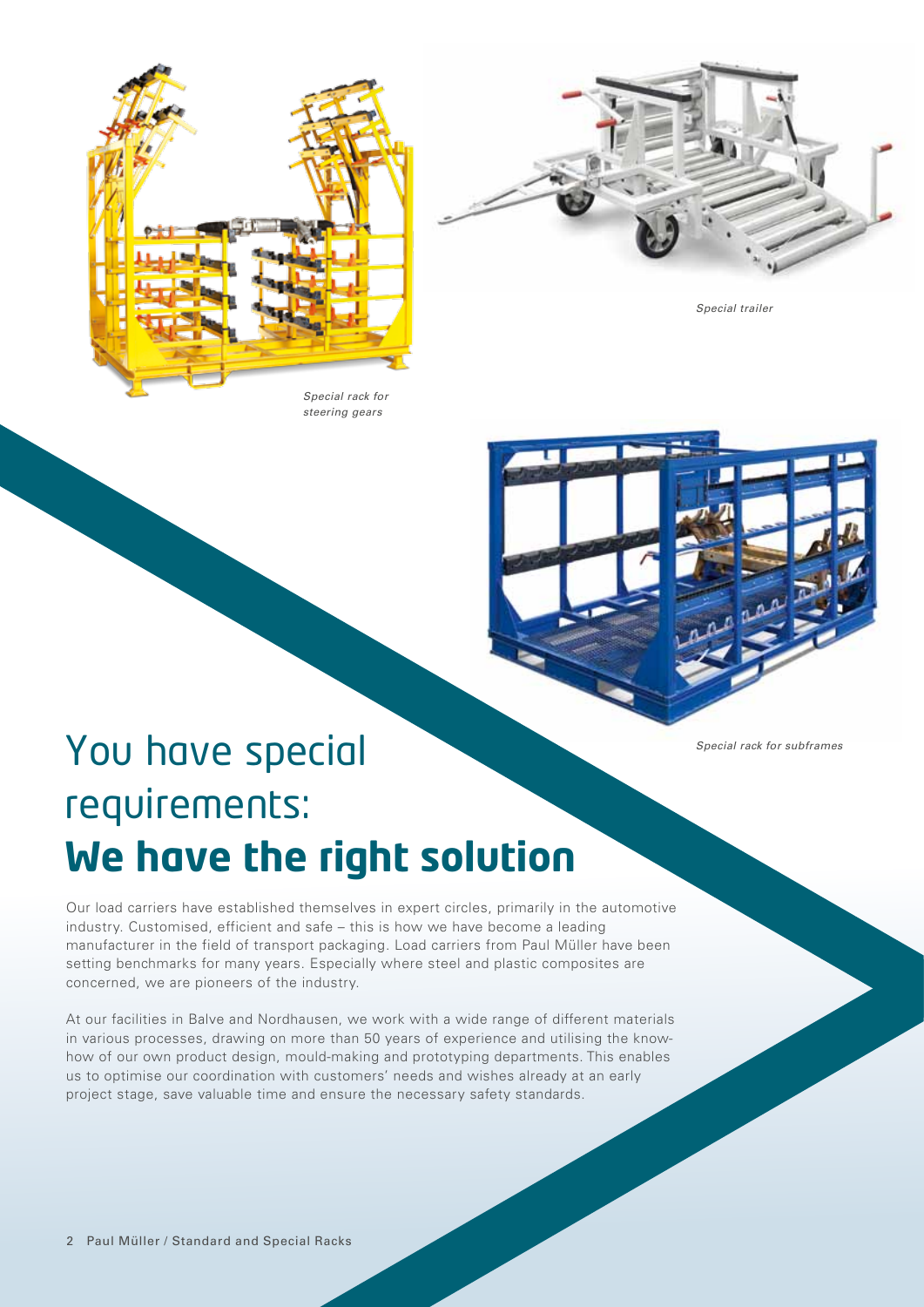









*Tube laser technology Flat-bed laser technology Powder coating Measurement engineering*

#### **This is how we define flexibility**

We invariably demand high quality standards State-of-the-art manufacturing equipment of ourselves and meet our customers' demands.

Thanks to our outstanding technical standards, we have no problems with processing your data from a great variety of CAD systems.

Consistent CAD/CAM technology helps us to fulfil your wishes all the way from product development to the finished end product.

### **Optimal conditions**

ensures consistent, high quality standards in production.

We also have latest machine tools, powder coating machines and innovative laser technologies at our disposal.

With our coordinate measuring machines we reach a degree of precision which meets the high standards required for automatic loading and unloading of load carriers.